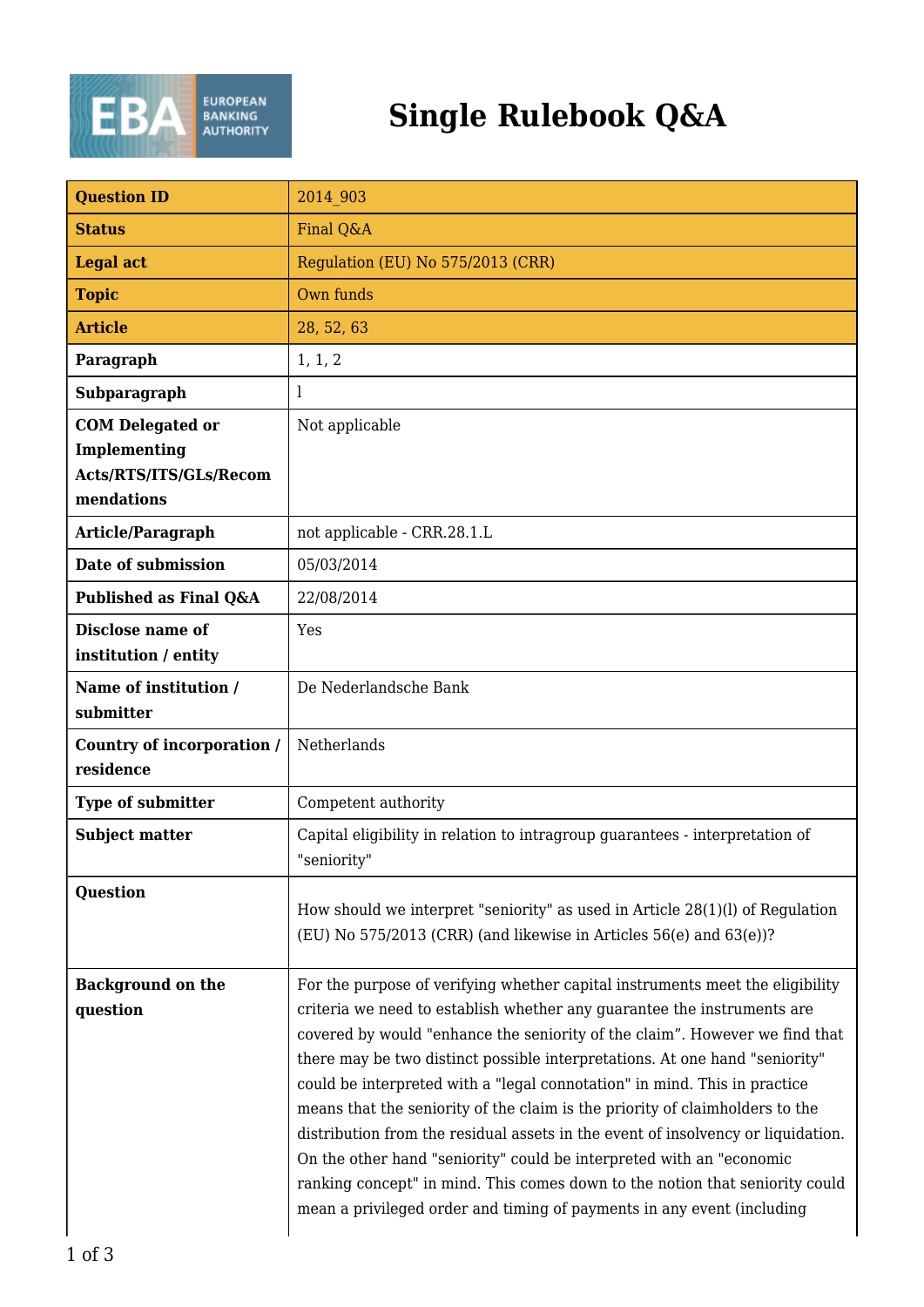insolvency or liquidation) versus the situation where no guarantee would exists. Crucially the "legal connotation" would evaluate "seniority" as something relative to other claims, while an "economic ranking concept" would evaluate "seniority" both against other claims without guarantees as well as against the same claim would it be unguaranteed. Furthermore the interpretation of the CRR text following an "economic ranking concept" could place substantial stress on the absence of the adjective "in insolvency or liquidation" in CRR.28.1.l as an intended differentiation from CRR.28.1.m. This difference could indicate that: • CRR.28.1.l covers guarantees – effective under any circumstance – provided by those listed related parties, while • CRR.28.1. covers guarantees – only insofar as those effective in the event of insolvency or liquidation - provided by anyone. Notes: We note that while lawyers may be inclined to interpret "seniority" with a legal settlement context in mind, this reading is not at all supported by the CRR text. However, also the "economic ranking concept" is nowhere literally supported in the CRR. As a second side note we observe that an interpretation of "seniority" with a "legal connotation" in mind would render CRR.28.1.l redundant as the very same eligibility condition is also included in CRR.28.1.m. As a thirds side note we observe that an interpretation of "seniority" with an "economic ranking concept" would make sense from a prudential perspective, while an interpretation with a "legal connotation" in mind would not address concerns arising in some specific circumstances. Example: To see the critical difference between these two possible interpretations, imagine the following situation: • A large credit institution has guaranteed its smaller subsidiary which is also a credit institution.  $\bullet$ Both entities have issued CET1 and T2 instruments • All CET1 instruments of the subsidiary are held by the parent institution • All other instruments in question are held by outside investors. At the consolidated level, the capital comprises of all instruments issued by the parent institution and (subject to provisions on minority interests) to some extend the T2 instruments issued by the subsidiary institution. Critically if the subsidiary would enter insolvency or liquidation, while the parent would be able to meet all the claims subject to the guarantee, and hence would not default itself, the T2 instruments would not have any loss bearing capacity, as those the claims arising from instruments are covered by the guarantee. It is important to note that T2 instruments are allowed to become callable / repayable upon the insolvency or liquidation of the issuing institution (CRR.63.k). Hence while those T2 instrument where recognized as eligible instruments at the consolidated level, the existence of a guarantee covering those instruments would violate the gone-concern capital principle underlying the notion of T2 instruments, as the parent would be obligated to repay the instruments. Those supporting the interpretation of "seniority" under an "economic ranking concept" explain that CRR provisions CRR.28.1.l, CRR.56.e and CRR.63.e are intended to prevent the above example situation. Under an economic notion of "seniority" the guarantee covering the T2 instruments would be interpreted as creating a privilege (=enhanced seniority) versus